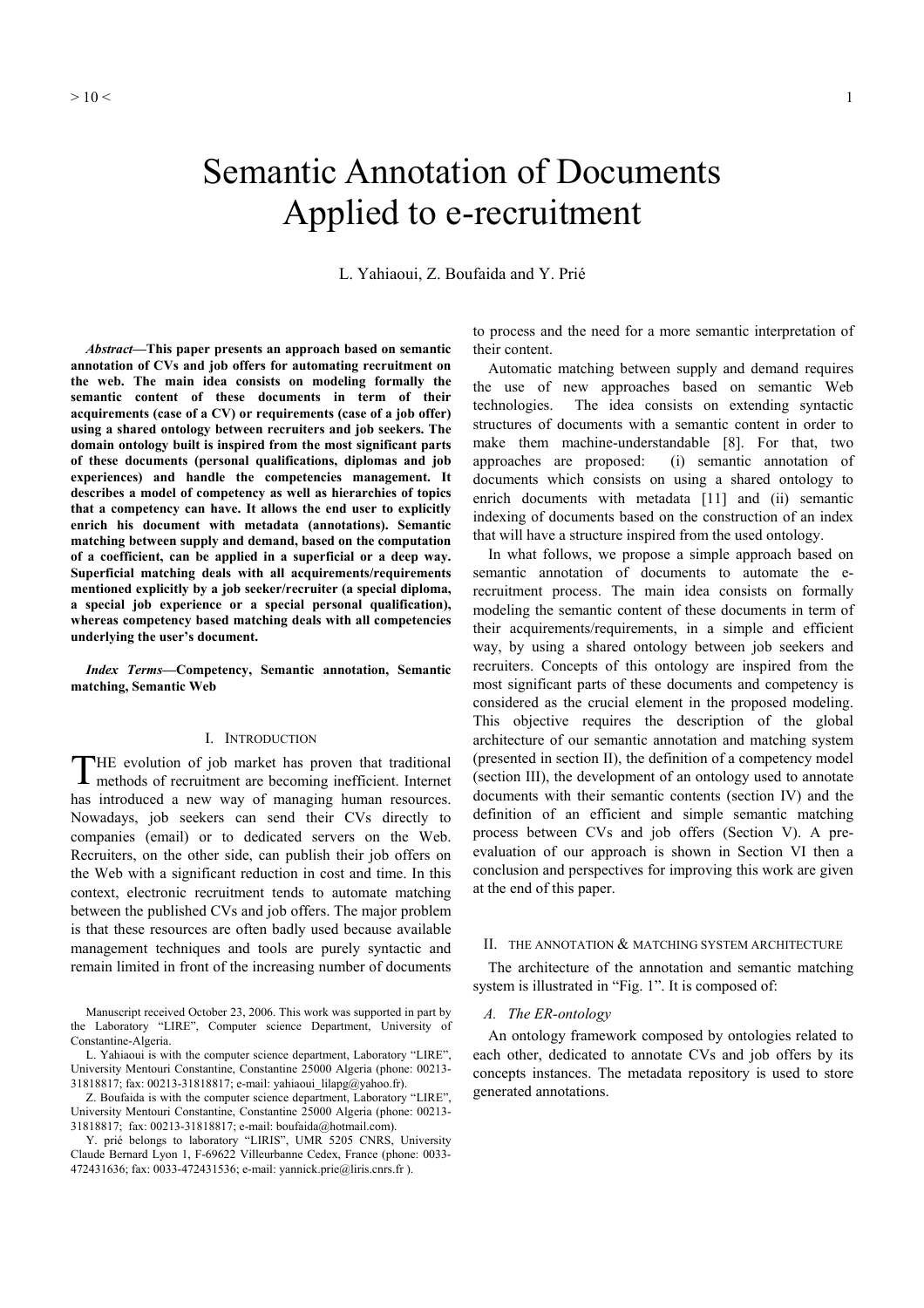

Fig. 1. Semantic annotation & matching system architecture.

#### *B. The XML/HTML documents server*

It allows the storage and the management of documents to be annotated (CVs and job offers).

## *C. The system interface*

It offers two functions. The annotation interface gives the end-user the possibility to annotate his document by using the ER-ontology and generating metadata (annotations). The matching interface allows the end-user to submit queries to the matching component and presents the returned results. A recruiter can find the most qualified candidate according to his needs; whereas a job seeker can find the best job fitting to his qualifications.

#### *D. The matching component*

It interprets the user's query to get the URI of the user's document (CV/job offer) and the kind of semantic matching to apply, then it calculates coefficients of semantic matching (superficial or competency based coefficients) between the user's document and all available annotated documents (if the end-user is a job seeker, the matching process will use his CV and all available job offers). The result is a set of pairs (URI/ C\_match), where URI is the identifier of the found document and C\_match the associated coefficient (percentage) of semantic matching (superficial or competency based).

## III. THE COMPETENCY MODEL

Human resources management is based on the knowledge of individuals and their competencies, as well as on the knowledge of the organization and its jobs. By mapping these competencies, it is possible to enhance recruitment [13]. This requires an explicit representation of competencies and thus a model for this concept. A competency can be identified as a set of knowledge used to accomplish a task [13]. It can appear as an aptitude (behaviour) or a scientific and technical competency (a knowledge or a know-how). The scientific and technical competency can be specific (related to a particular domain) or general. In this work, we are interested in "computer science and telecommunications" domain so our scientific and technical competency relates a competency object to a competency level [10]. The competency object can be a «technology topic» or a «software artefact». The competency level can have one of the following values: Basic (B or 20%), Application (A or 50%), Master ship (M or 70%) or Expert (E or 90%). Aptitudes, identified by their names, are inspired from CIGREF [5]. "Fig. 2" illustrates the competency model adopted.



Fig. 2. The competency model.

This competency model seams to be simple compared with the one proposed in the project COMMONCV [4] because our objective is to find a compromise between simplicity and efficiency. Adding the context in the competency model will insure a better matching between CVs and job offers but it will also complicate this process.

#### IV. SEMANTIC CONTENT MODELING BASED ONTOLOGY

Ontology, considered as a formal and explicit specialization of a shared conceptualization, is the key element of the semantic web. Ontologies are crucial for e-recruitment because they allow recruiters and job seekers to share a common reference system to describe contents of their documents in a non-ambiguous, simple, semantic and a formal way. The importance of formalization is to allow an automatic matching between supply and demand.

## *A. The ER-ontology architecture*

Elements of the ER-ontology (Electronic-Recruitment ontology) are inspired from the most significant and common parts between CVs and job offers. This includes personal information, diplomas, job experiences and explicit competencies acquired by a candidate (CV) or required by a job position (job offer). Furthermore, a job or a diploma mobilizes a subset of elementary competencies [4], what make the competency the crucial element in the proposed modeling. For the construction of the ER-ontology, some ideas are inspired from existing works [3] and [14]. We have chosen METHONTOLOGY [6] as a development method. "Fig. 3" illustrates the global architecture of the ER-ontology in term of linked ontologies (or sub-ontologies). These ontologies are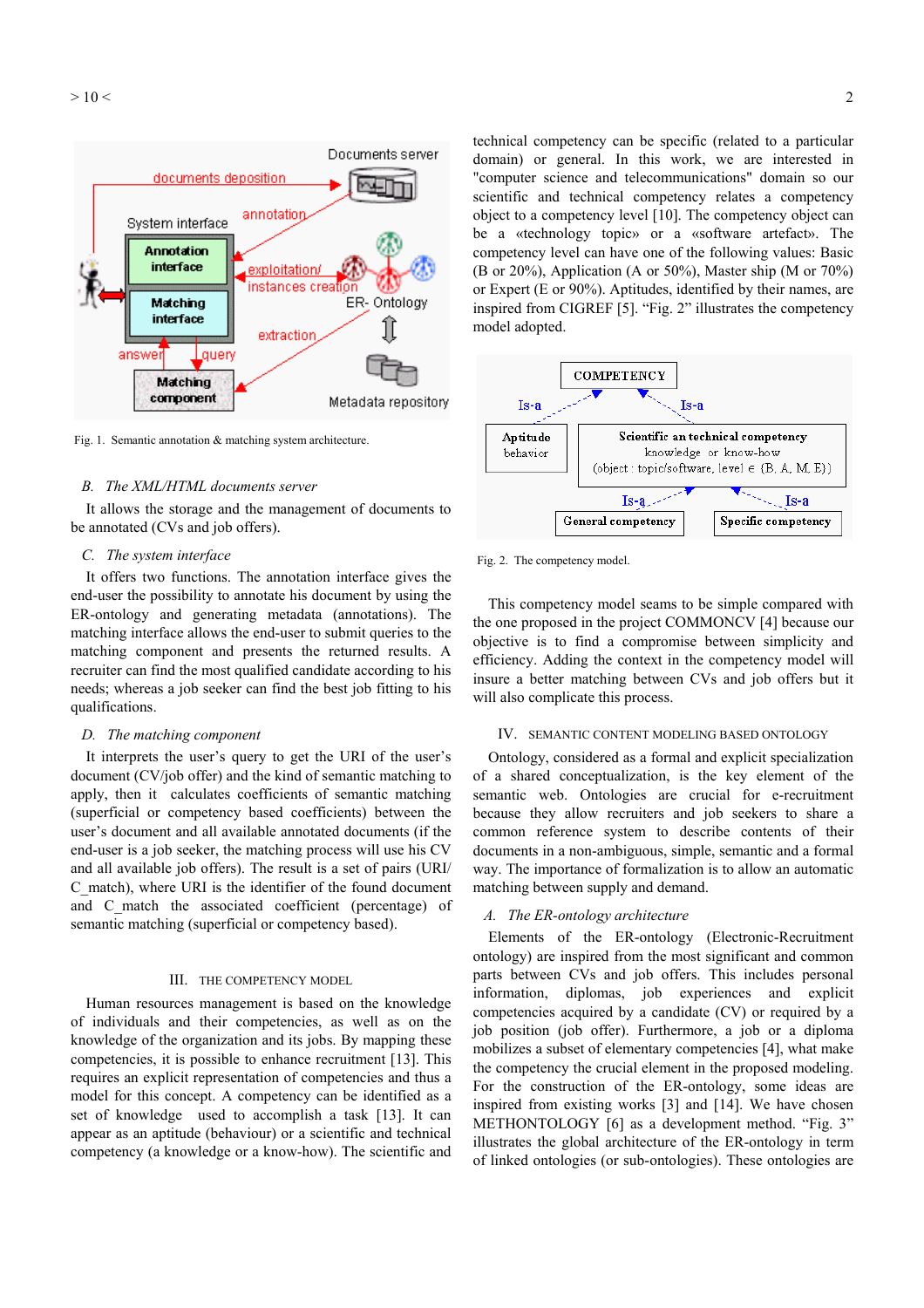$>$  10  $<$  3

detailed in "Fig. 4" as a set of concepts hierarchies (shown as rectangles) with semantic relations between them. Competency model concepts are distinguished by doubled edges.

The domain of this ontology is "Computer Science and Telecommunications". It is considered as a framework composed by five ontologies:



Fig. 3. Sub-ontologies of the ER-ontology.

*1) The ontology* "*PERSON*"*:* composed only of one concept "Person" which describes the most important personal characteristics that a recruiter can require (and that a candidate can have). It includes: sex, maximum age, military service, residence (country and city), driving licence, familial state and nationality.

*2) The ontology* "*DIPLOMA*"*:* Describes concepts related to diplomas and trainings. This includes Diploma families, valid domain diplomas and a diplomas reference system inspired here form the Algerian high education system [9]. It is related to the ontology "COMPETENCY" to attest competencies mobilized by a particular diploma.

*3) The ontology* "*JOB*"*:* Describes concepts related to job experiences. This includes job families, existing domain jobs and a jobs reference system inspired form CIGREF [5]. It is related to the ontology "COMPETENCY" to attest competencies mobilized by a particular job.

*4) The ontology* "*COMPETENCY*"*:* Describes the adopted competency model and hierarchies of objects ("TechnologyTopic" or "SoftwareArtefact") that can have the scientific and technical competency [10]. In the computer science domain, a topic can be general, mathematic or specific to this domain. The hierarchy of the general topic is inspired from general knowledge of CIGREF [5] and that of the mathematic topic inspired from the Algerian high education programs in computer science [9]; Whereas the hierarchy of the computer technology topic is inspired from information system competencies of CIGREF [5], the Algerian high education programs in computer science [9] and other modeling works related to computer science disciplines [1]. The hierarchy of topics is built in order to cover the majority of computer science disciplines including knowledge and know-how. Each topic is characterized by an attribute "weight" which represents the percentage of its contribution in its parent topic. This hierarchy will allow persons handling diplomas to bring their knowledge closer to competencies required by a particular job throw the computation of a semantic matching coefficient

*5) The ontology* "*ANNOTATION*"*:* Allows associating a resource with all its corresponding acquirements/requirements (case of a CV/a job offer). The concept "Resource" describes the document to be annotated through its URI (Unified Resource identifier) and type (CV or a job position). The concept "AcquiRequi" is specialized in elements that a resource can be annotated with and links the "ANNOTATION" ontology with the other sub-ontologies. The concept "Annotation" relates the two former concepts in order to annotate a specific resource with a set of acquirements/requirements. The role of this ontology can be replaced by a semantic annotation tool.



Fig. 4. The detailed architecture of the ER-ontology.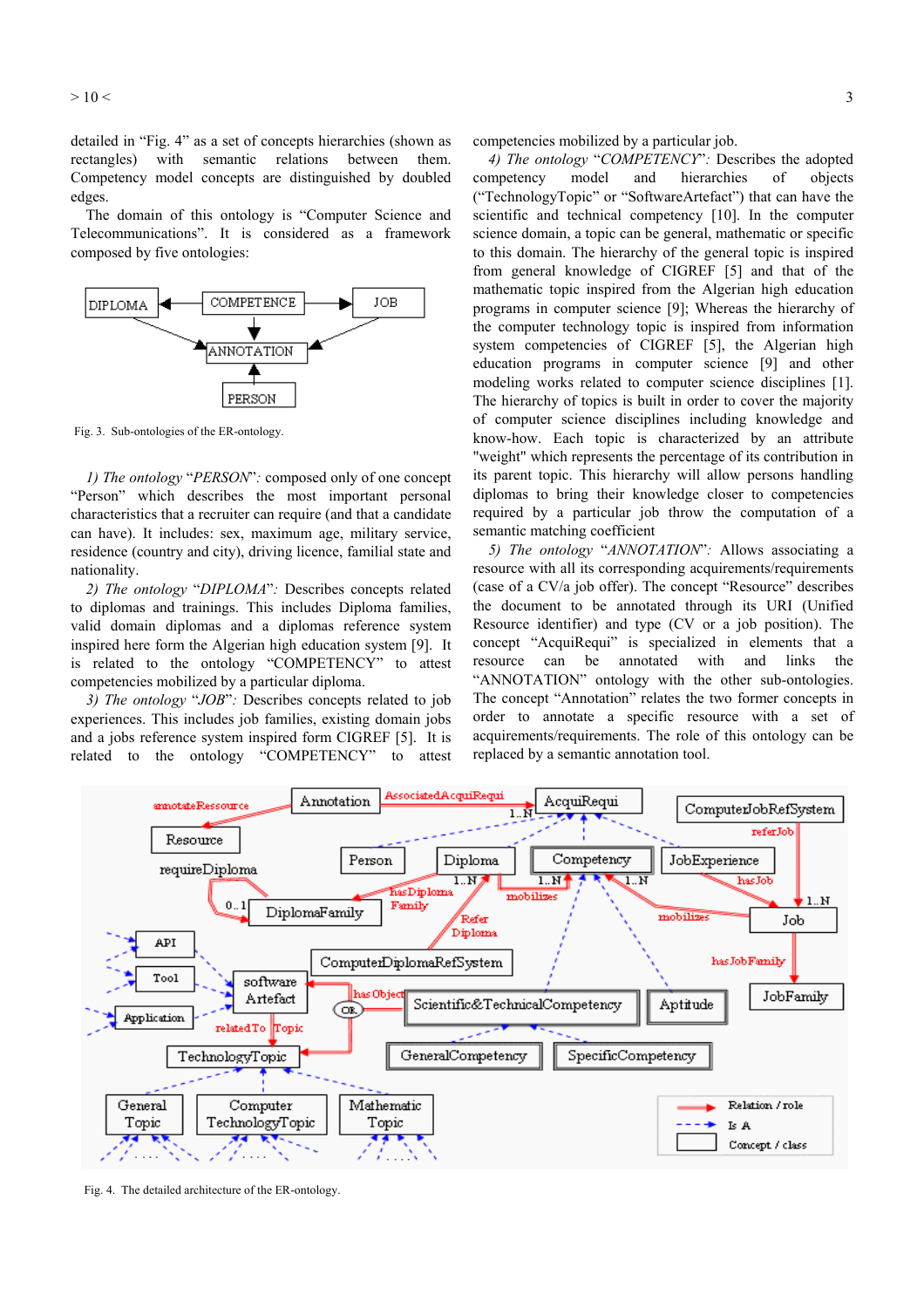The ER-ontology contains 510 concepts : 109 concepts belong to the general topic hierarchy, 351 concepts belong to the computer technology topic hierarchy and 18 concepts belong to the software artefact hierarchy. These concepts are characterised by 20 attributes and 17 relations. This ontology is implemented as a single ontology in OWL (Ontology Web Language) [2] using Protégé\_3.1[12].

## *B. Semantic annotation process*

Concepts instances of Sub-ontologies "JOB", "DIPLOMA" and "COMPETENCY" are created by the system administrator (before any annotation by the end-user). The end-user can use these instances during the annotation of his document. An instance of the class "Competency" is created for each subclass of "TechnologyTopic" or "SoftwareArtefact" with the four possible competency levels {B, A, M, E). Instances of classes "Job" and "Diploma" are related to instances of the class "Competency" that they mobilize. The role of the end-user consists on:

 --Creating an instance of the class "Resource" to describe the document to be annotated.

 --Creating an instance of the class "Person" to describe personal information of a candidate (case of a CV) or the required personal information (case of a job offer).

 --Creating instances of the class "JobExperience" to describe the candidate's job experiences or job experiences required by a recruiter. This description includes the name of a job and years of expertise.

 --Creating instances of the class "AcquiRequi" with all the requirements of a job offer or the acquirements of a candidate, by using available instances.

 --Creating instances of the class "Annotation" to link acquirements/requirements to the annotated resource.

In our current version, instantiating classes is a manually process using the interface of protégé-OWL[12].

## V. SEMANTIC MATCHING BETWEEN DOCUMENTS

Once documents are annotated, a semantic matching algorithm can be applied between a particular  $CV (CV<sub>1</sub>)$  and a job offer  $(P_1)$ . This matching is based on the computation of a coefficient (percentage) which can be done according to two different but complementary techniques: (i) superficial semantic matching takes into account requirements or acquirements that annotate a document at a superficial level, whereas (ii) competency based semantic matching uses all competencies underlying the annotated document.

#### *A. Competency based semantic matching*

This kind of semantic matching is interested in competencies underlying the annotated documents. The main idea consists on searching each required competency (by a job offer) in the set of competencies acquired by a candidate (CV). If this competency exists, a weight will be cumulated; otherwise the topic's hierarchy of this competency (the case of a scientific and technical competence) will be exploited to calculate the level of the candidate in this topic. A weight is associated to each type of competency. For example, we can assign a coefficient of 2 to both "GeneralCompetency" and "Aptitude", and a weight of 6 to "SpecificCompetency". We have chosen these initial values for coefficients according to the importance of each type of competency in the recruitment process, but they can be adjusted according to tests results.

## Competency based matching  $(R_{\rm OF}, R_{\rm CV})$

```
tot weight \leftarrow 0 /*requirements coefficients accumulation*/
 calc weight \leftarrow 0 /*acquirements coefficients accumulation*/
 Extraction_Competencies (C<sub>CV</sub>, C<sub>OF</sub>)
 For each c_r \in C_{OF} Repeat /*a required competency */
   If Aptitude (C_r) then /*case of a behavior */
      tot_weight ← tot_weight + Coef_type (Aptitude)
     If c_r \in C_{CV} then /*the Competency is acquired*/
        calc\_weight \leftarrow calc\_weight + Coef\_type (Aptitude)Else /*Scientific&technical competency */
     If GeneralCompetency (C_r) then
        C_1 \leftarrow Coef-type (General Competency)Else C_1 \leftarrow Coef-type (Specific Competency)
      tot\_weight \leftarrow tot\_weight + C_1X \leftarrow \{c \in C_{CY} / c \cdot \text{hasObject} = c_r \cdot \text{hasObject} \} / \text{``same topic''}If X = \emptyset then
          lev \leftarrow Evaluate _subtopics (class (c_r has Object), 1)
      <u>ELSE</u> c_A \leftarrow c \in X / (\forall y \in X, y. level \leq c_A. level)lev \leftarrow c<sub>A</sub>.level /*choosing the best level*/
     If (\text{lev} \geq \mathbf{C}_r \text{ level}) then /*the level acquired greater*/
          calc\_weight \leftarrow calc\_weight + C_1Else K = integer ((c_r, level - lev) / 20) /*level rounding*/
          calc_weight \leftarrow calc_weight + (C_1*(1-K/4))End repeat
   C_match \leftarrow (calc_weight / tot_weight) * 100.
End
Evaluate subtopics (T, coef)
```

```
F \leftarrow \{F_i, i \geq 0/ F_i \rightarrow T\}/* sub-concepts of the topic T */
 lev \leftarrow 0 /* the level of the condidat in the topic T */
 If F = \emptyset then
    return (lev*coef) /* coef = % of participation of T in his parent topic */
E1seFor each F_i \in F Repeat /* for each sub-concept of T^{*/}C \leftarrow \{c \in C_{CV}/F_i(c \text{.hasObject})\} /*set of acquired competencies
       that have an instance of F_i as a topic*/
     If C \neq \emptyset then /*choosing the best acquired competency*/
          x \leftarrow c \in C / (\forall y \in C, y. \text{ level} \leq x. \text{ level})lev \leftarrow lev + (x. level^*(x. hasObject.coef))Else /*go deeper in the hierarchy of topics*/
        lev \leftarrow lev + Evaluate _subtopics (F<sub>i</sub>, coef (F<sub>i</sub>,T)) /*recursively*/
    End Repeat
  return (lev*coef)
 End if
<u>End</u>
```
Fig. 5. Semantic matching algorithm.

*Note* : the parameter Coef used in the function *Evaluate\_Subtopics* reflect the percentage of participation of the topic T in its parent topic. For example we can estimate that the percentage of participation of the topic "Software design" in its parent topic "software engineering" is 25% (or 0.25).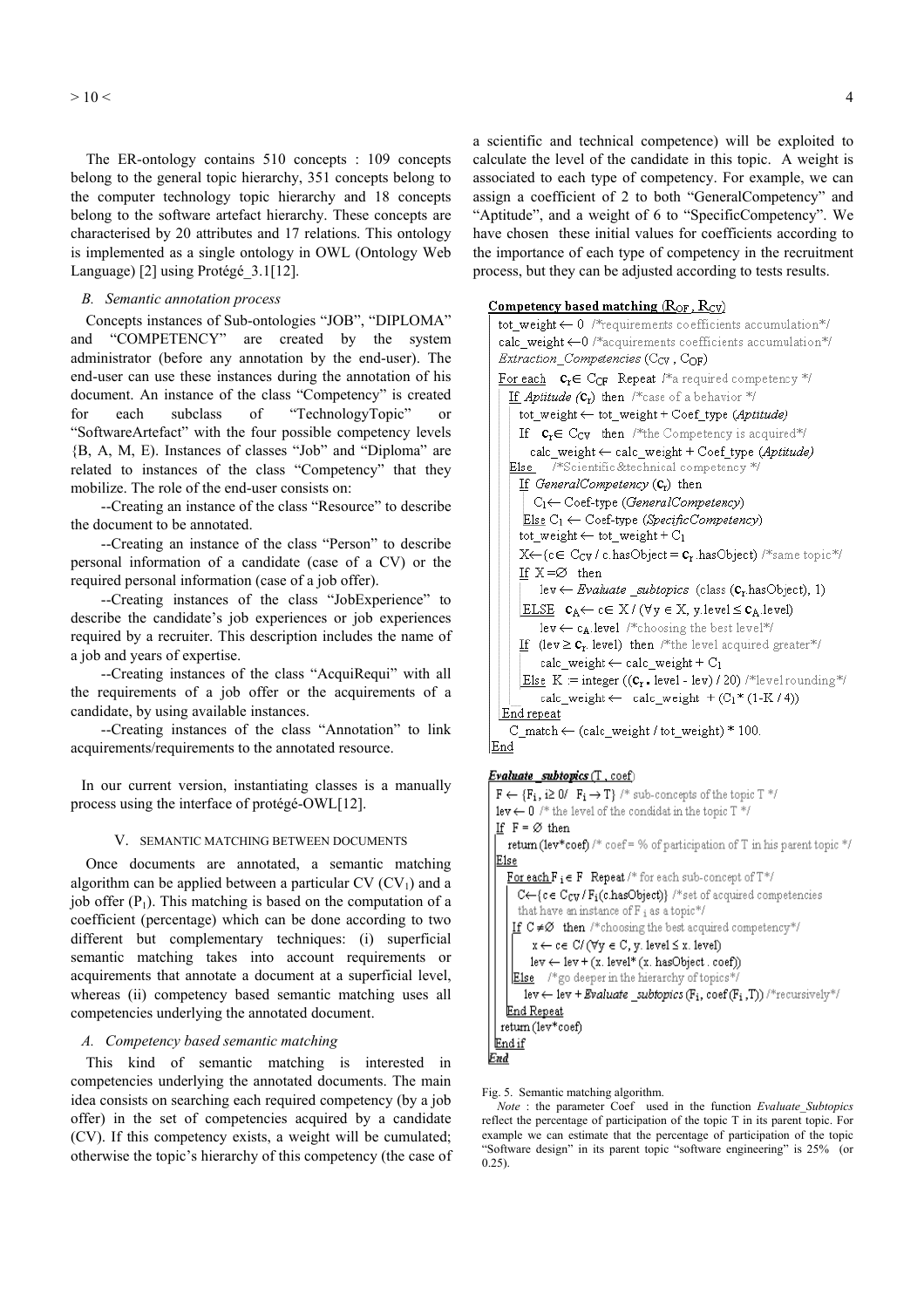The scientific and technical competence level is evaluated as (B ≅20%) if level <25%, as (A ≅50%) if 25% ≤level < 60%, as (M  $\approx$ 70%) if 60% ≤level ≤75% and as (E  $\approx$ 90%) if level >75 %. "Fig. 5" illustrates the competency based semantic matching algorithm, witch interests as most, between a CV  $(R_{CV})$  and a job offer  $(R_{OF})$ . The following Conventions are used:

 $-C(I)$ : I is an individual concept/class C (so class(I)=C).

 --I.atrName: the value of the attribute "atrName" of the individual I or all individuals related to I by the role "atrName".

 $-A \rightarrow C$ : class A is a sub-class of class C.

The function "Extraction Competencies" extracts all competencies underlying the CV in the set  $C_{CV}$  and those of the job offer in the set  $C_{OF}$ . Theses competencies can be explicit (explicit annotations) or implicit (mobilized by a particular diploma or a job experience).

In addition to the power of expression offered by OWL, used to implement the ER-ontology, powerful inference services are offered by the a reasoner called RACER [7]. This reasoner is a knowledge representation system that implements a highly optimized tableau calculus for a very expressive description logic. It can interpret OWL documents and offers reasoning services for multiple T-Boxes and for multiple A-Boxes as well.

At the terminological level, various types of queries can be applied. For instance: to check the consistency of a concept or to control relations between concepts (descendants or parents). The first functionality was used for the validation of the ERontology, while the second one can be used to exploit the topics hierarchy of the scientific and technical competency in the implementation of the competency based matching algorithm (for example : to implement F←{Fi , i≥0/ Fi  $\rightarrow$ T}).

At the A-Boxes level, other queries are possible. The most interesting for us are : calculating the direct type (class) of an individual, which can be used in the IF-statements (for example: If GeneralCompetency(Ci)) and extracting instances of a particular class, even according to various criteria, based on analysing roles and attributes of these instances. RQL (Racer Query Language), which is an extended query language for RACER, makes it possible to use complex queries on OWL documents that can be useful in the implementation of extraction functions mentioned in the proposed matching algorithms (for example: Extraction Competencies(Ccv, Cp)).

## *B. Superficial semantic matching*

Acquirements or requirements that can explicitly annotate a document (CV/job offer) have four types: a competency, a diploma, a job experience (job  $+$  years of expertise) or personal information. In superficial matching, researching a particular job offer requirement in the candidate's acquirements set is done with exactitude (exists or not). A weight is associated to each type of acquirements/requirements to reflect its importance in the computation of the matching coefficient. For example, we can assign the coefficient 8 to the type "Person" (1 for each personal qualification), 10 for the type "Diploma", 20 for the type "JobExperience" and 5 for the type "Competency". These weights can be adjusted according to tests results. The matching coefficient will depend on the difference between the some of weights of all job requirements (tot weight) and the some of weights of requirements satisfied by the candidate (calc\_weight). It is calculated as :

 $C$ \_match = (calc\_weight/ tot\_weight)\*100.

#### VI. DIPLOMAS AND JOBS MATCHING

The test of our approach on a set of documents has given satisfying results. From the simplicity and efficiency view points, the two proposed techniques of semantic matching offer to the recruiter a deep vision of the received CVs (satisfaction of superficial and deep requirements). Furthermore, a job seeker have the possibility to make closer his competencies with those are required by a particular job position. "Table.I" shows the results of the competency based semantic matching between five job offers (with different job positions) and four CVs (candidates having distinct diplomas).

| RESOLTS OF THE SEMANTIC MATCHING BASED COMPETENCY (%) |            |       |       |            |            |
|-------------------------------------------------------|------------|-------|-------|------------|------------|
| Jobs<br>Diplomas                                      | <b>TNT</b> | AM    | D     | <b>DBA</b> | <b>EOS</b> |
| AB                                                    | 60,50      | 61,36 | 59,32 | 54,38      | 42,60      |
| <b>BSE</b>                                            | 55,63      | 67,74 | 80,79 | 55,21      | 37,00      |
| <b>BIS</b>                                            | 57,60      | 90,66 | 72,60 | 73,18      | 38,80      |
| <b>BSTIC</b>                                          | 76,71      | 66,41 | 70,48 | 65,33      | 48,40      |

TABLE I

Jobs: TNT= Technician in network and telecommunication, AM= applications manager, D= developer, DBA= data base administrator, EOS= expert in operation system. Bachelor

Diplomas: AB = Academic Bachelor, SEB= Bachelor in Software Engineering, ISB = Bachelor in Information System, STICB = Bachelor in Science and Technology of Information and Communication.

It is clear that these coefficients reflect the relation between jobs and diplomas. For Instance a candidate having a professional Bachelor in Science and Technology of Information and Communication (BSTIC) is the most qualified to get the position of a Network and Communications Technician among the other candidates.

#### VII. CONCLUSION

In this paper, a simple and efficient approach based on semantic annotation for automating electronic recruitment was proposed. It is characterized by modeling the semantic content of CVs and job offers using a shared ontology between recruiters and job seekers. Elements of this ontology are inspired from the most significant parts of these documents. It